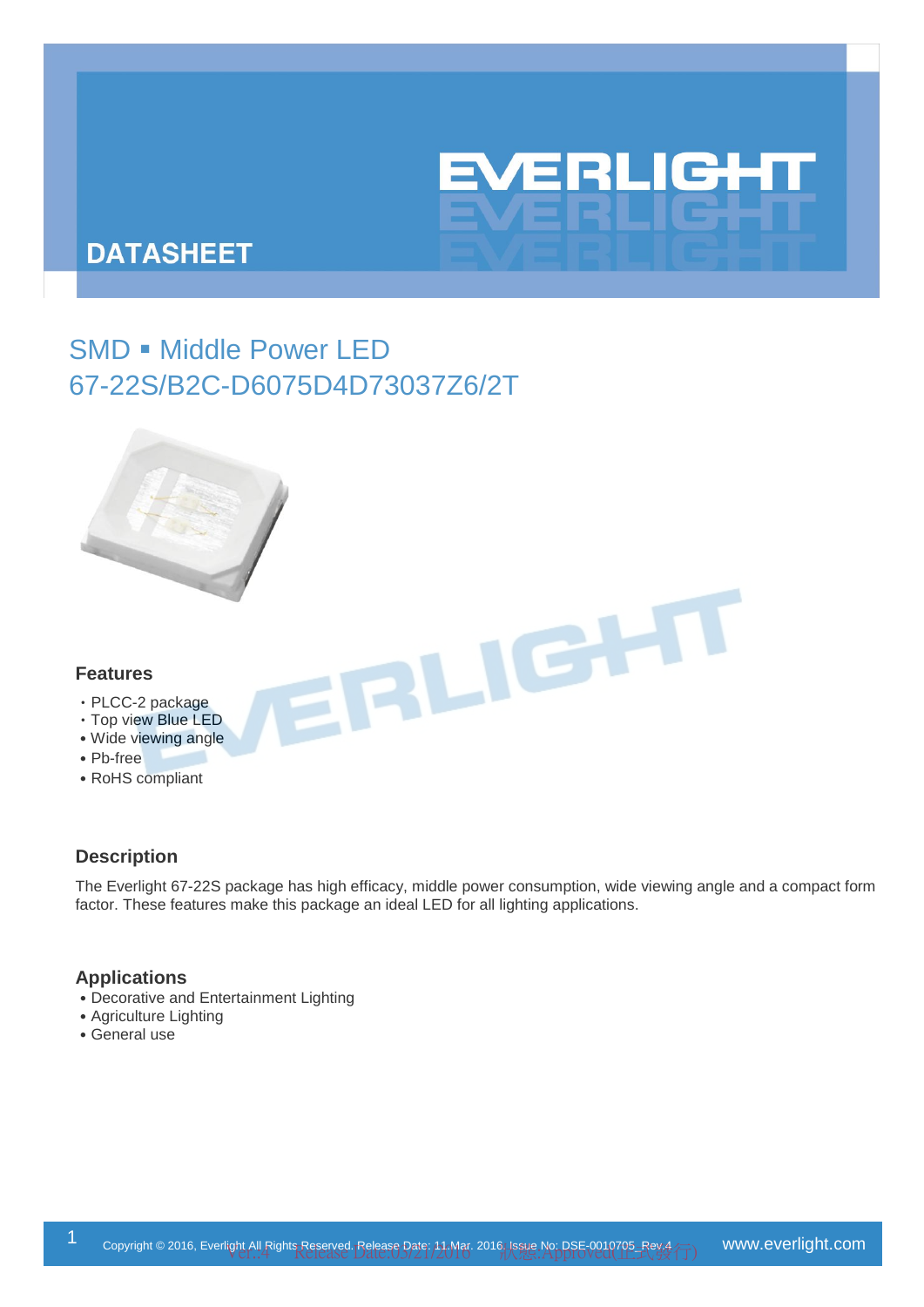# **Device Selection Guide**

| Chip<br><b>Materials</b> | <b>Emitted Color</b> | <b>Resin Color</b> |
|--------------------------|----------------------|--------------------|
| InGaN                    | <b>Blue</b>          | <b>Water Clear</b> |

# **Absolute Maximum Ratings (T**Soldering**=25**℃**)**

| Parameter                                       | Symbol                       | Rating                                                                    | Unit        |
|-------------------------------------------------|------------------------------|---------------------------------------------------------------------------|-------------|
| <b>Forward Current</b>                          | ΙF                           | 60                                                                        | mA          |
| Peak Forward Current (Duty 1/10 @10ms)          | 120<br>$I_{FP}$              |                                                                           | mA          |
| <b>Power Dissipation</b>                        | $P_d$                        | 220                                                                       | mW          |
| <b>Operating Temperature</b>                    | ${\mathsf T}_{\textsf{opr}}$ | $-40 - +85$                                                               | $^{\circ}C$ |
| Storage Temperature                             | ${\mathsf T}_{\text{stg}}$   | $-40 - +100$                                                              | $^{\circ}C$ |
| Thermal Resistance (Junction / Soldering point) | $R_{th}$ J-S                 | 50                                                                        | °C/W        |
| Junction Temperature                            |                              | 115                                                                       | $^{\circ}C$ |
| <b>Soldering Temperature</b>                    | $\mathsf{T}_{\mathsf{sol}}$  | Reflow Soldering: 260 °C for 10 sec.<br>Hand Soldering: 350 °C for 3 sec. |             |
|                                                 |                              |                                                                           |             |

Note:

The products are sensitive to static electricity and must be carefully taken when handling products

# **Electro-Optical Characteristics (T**Soldering**=25**℃**)**

| Parameter                | Symbol          | Min.  | Typ.        | Max.          | Unit | Condition  |
|--------------------------|-----------------|-------|-------------|---------------|------|------------|
| Luminous $Flux_{(1)}$    | Φ               | 2.0   | $- - - - -$ | 4.0           | Im   | $I_F=60mA$ |
| Forward Voltage $_{(2)}$ | VF              | 3.0   | $- - - - -$ | 3.7           |      | $I_F=60mA$ |
| <b>Viewing Angle</b>     | $2\theta_{1/2}$ | ----- | 120         | $- - - - - -$ | deg  | $I_F=60mA$ |
| <b>Reverse Current</b>   | IR.             | ----- | $- - - - -$ | 50            | μA   | $V_R = 5V$ |

Notes:

1. Tolerance of Radiometric Luminous Flux: ±11%.

2. Tolerance of Forward Voltage: ±0.1V.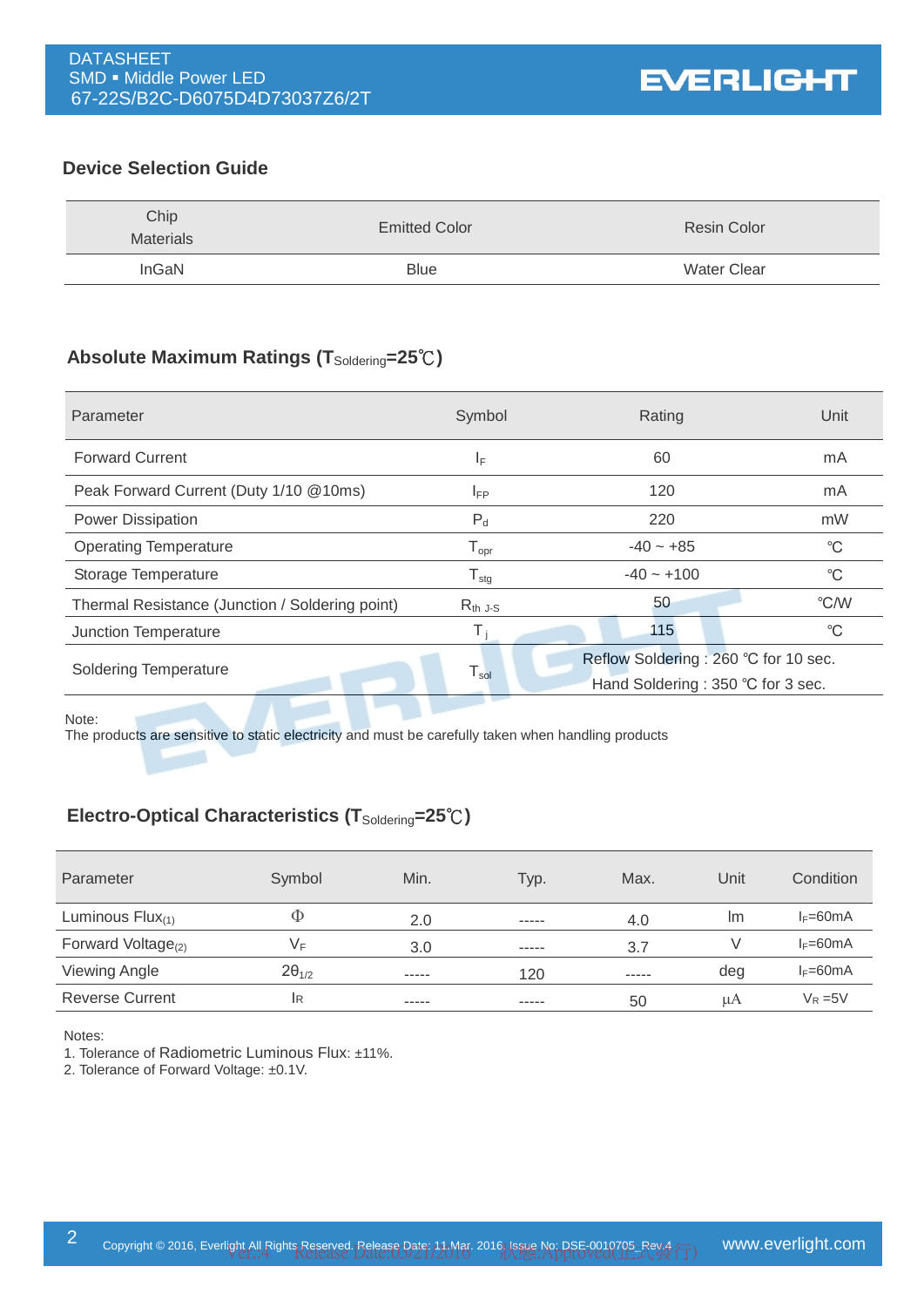**EVERLIGHT** 

# **Bin Range of Luminous Flux**

| <b>Bin Code</b> | Min. | Max. | Unit | Condition    |
|-----------------|------|------|------|--------------|
| D4              |      | 2.5  |      |              |
| D <sub>5</sub>  | 2.5  |      |      |              |
| D6              |      | ა.ხ  | Im   | $I_F = 60mA$ |
|                 |      |      |      |              |

Note:

Tolerance of Luminous flux: ±11%.

## **Bin Range of Forward Voltage**

| <b>Bin Code</b>                                                                  | Min.  | Max.  | Unit   | Condition    |
|----------------------------------------------------------------------------------|-------|-------|--------|--------------|
| 37                                                                               | 3.0   | 3.1   |        |              |
| 38                                                                               | 3.1   | 3.2   |        |              |
| 39                                                                               | 3.2   | 3.3   |        |              |
| 40                                                                               | 3.3   | 3.4   | $\vee$ | $I_F = 60mA$ |
| 41                                                                               | 3.4   | 3.5   |        |              |
| 42                                                                               | 3.5   | 3.6   |        |              |
| 43                                                                               | 3.6   | 3.7   |        |              |
| Note:<br>Tolerance of Forward Voltage: ±0.1V.<br><b>Dominant Wavelength Bins</b> |       |       |        |              |
| <b>Bin Code</b>                                                                  | Min.  | Max.  | Unit   | Condition    |
| <b>B53</b>                                                                       | 460.0 | 465.0 |        |              |

B54 465.0 470.0 nm I<sub>F</sub>=60mA

Note:

Dominant wavelength measurement tolerance: ±1nm.

B55 470.0 475.0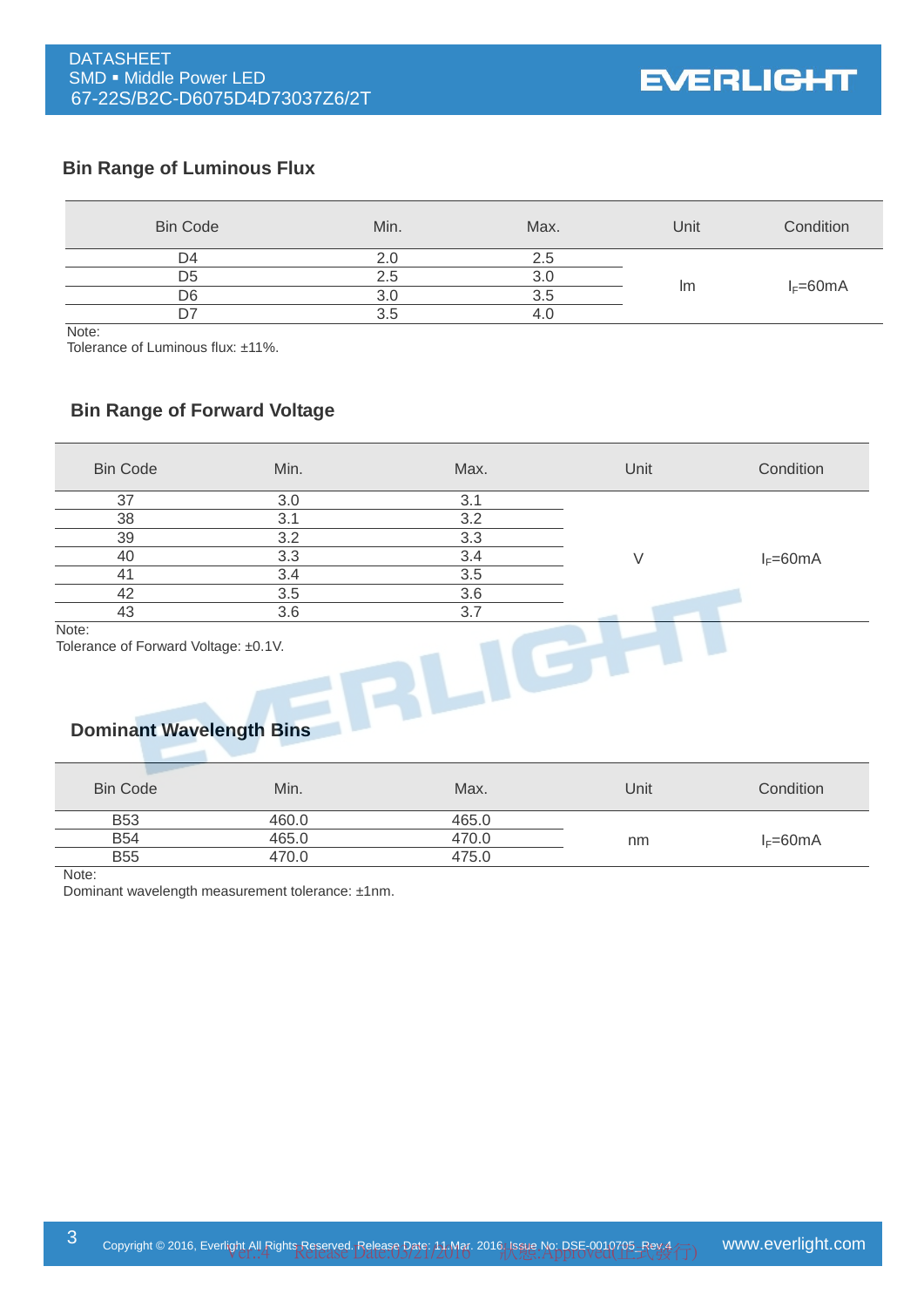DATASHEET SMD . Middle Power LED 67-22S/B2C-D6075D4D73037Z6/2T



# **Spectrum Distribution**



**Typical Electro-Optical Characteristics Curves**

**Fig.1 – Forward Voltage Shift vs. Junction Temperature**



**Fig.2 - Relative Luminous Intensity vs. Forward Current**

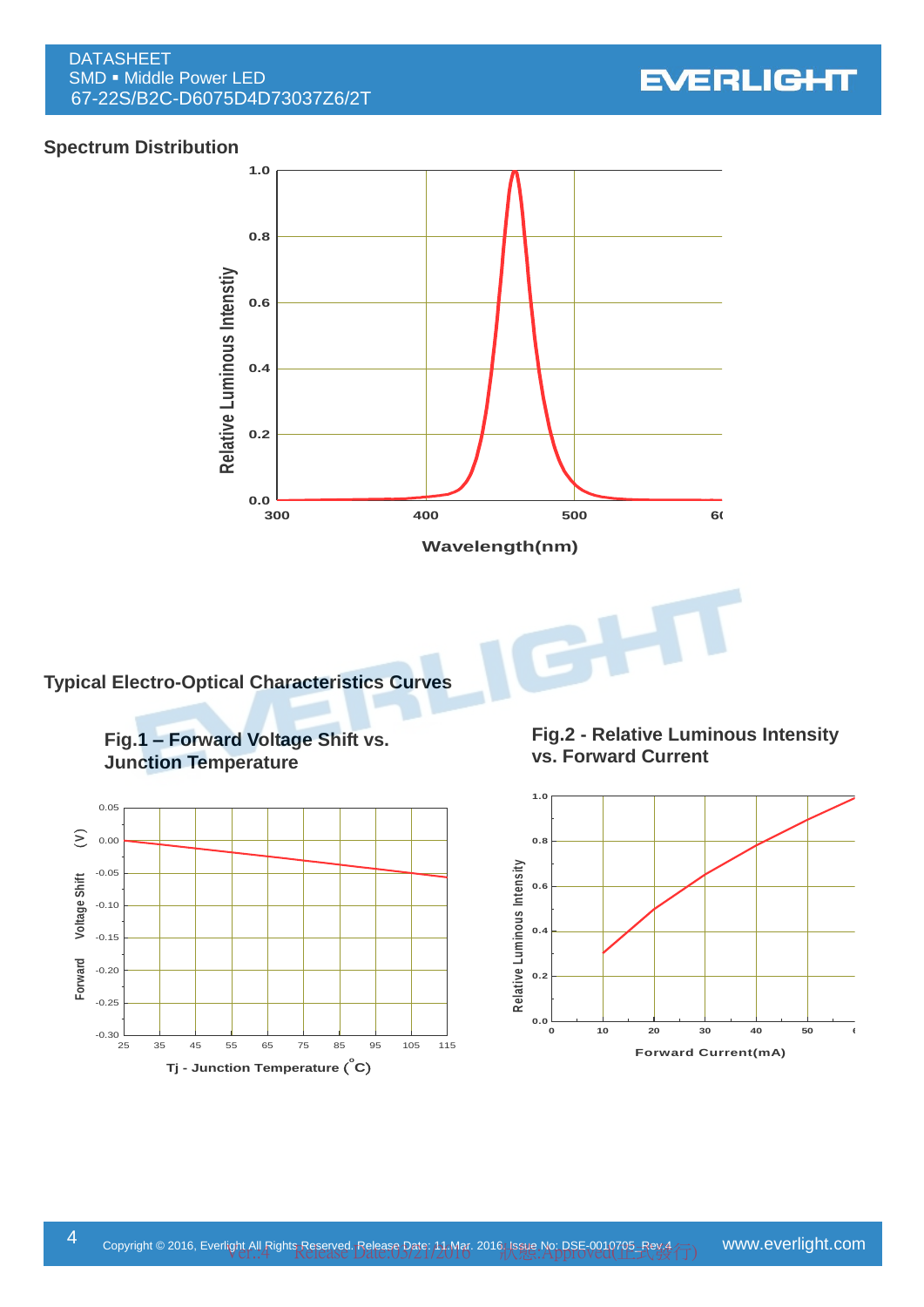**EVERLIGHT** 

#### **Typical Electro-Optical Characteristics Curves**





**Fig.5 – Max. Driving Forward Current vs. Soldering Temperature**



**Fig.4 - Forward Current vs. Forward Voltage**





F ig .6 - R a d ia tio n D ia g ra m **Fig.6 – Radiation Diagram**

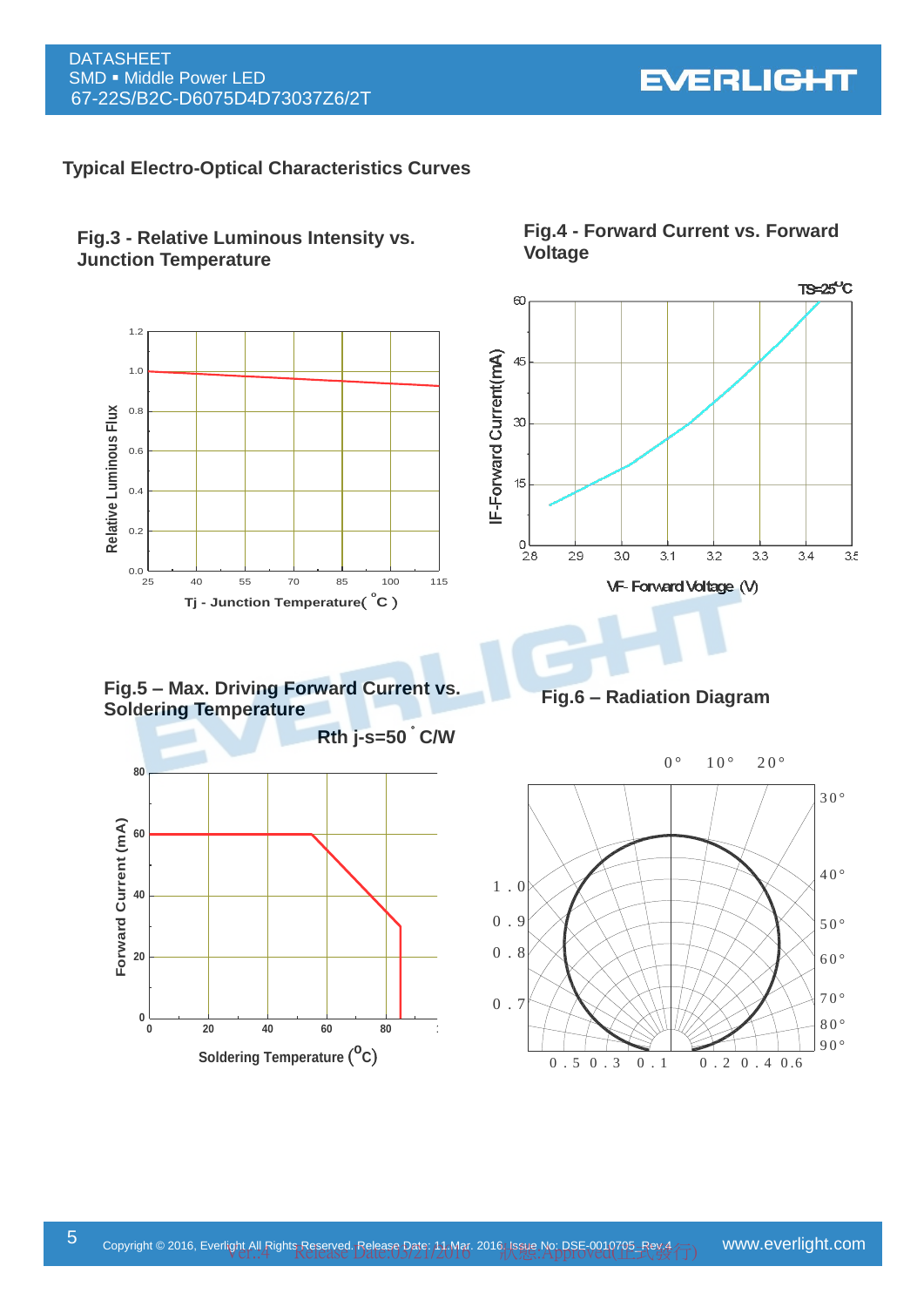DATASHEET SMD . Middle Power LED 67-22S/B2C-D6075D4D73037Z6/2T

**EVERLIGHT** 

# **Package Dimension**



#### Note: Tolerance unless mentioned is  $\pm 0.15$  mm; Unit = mm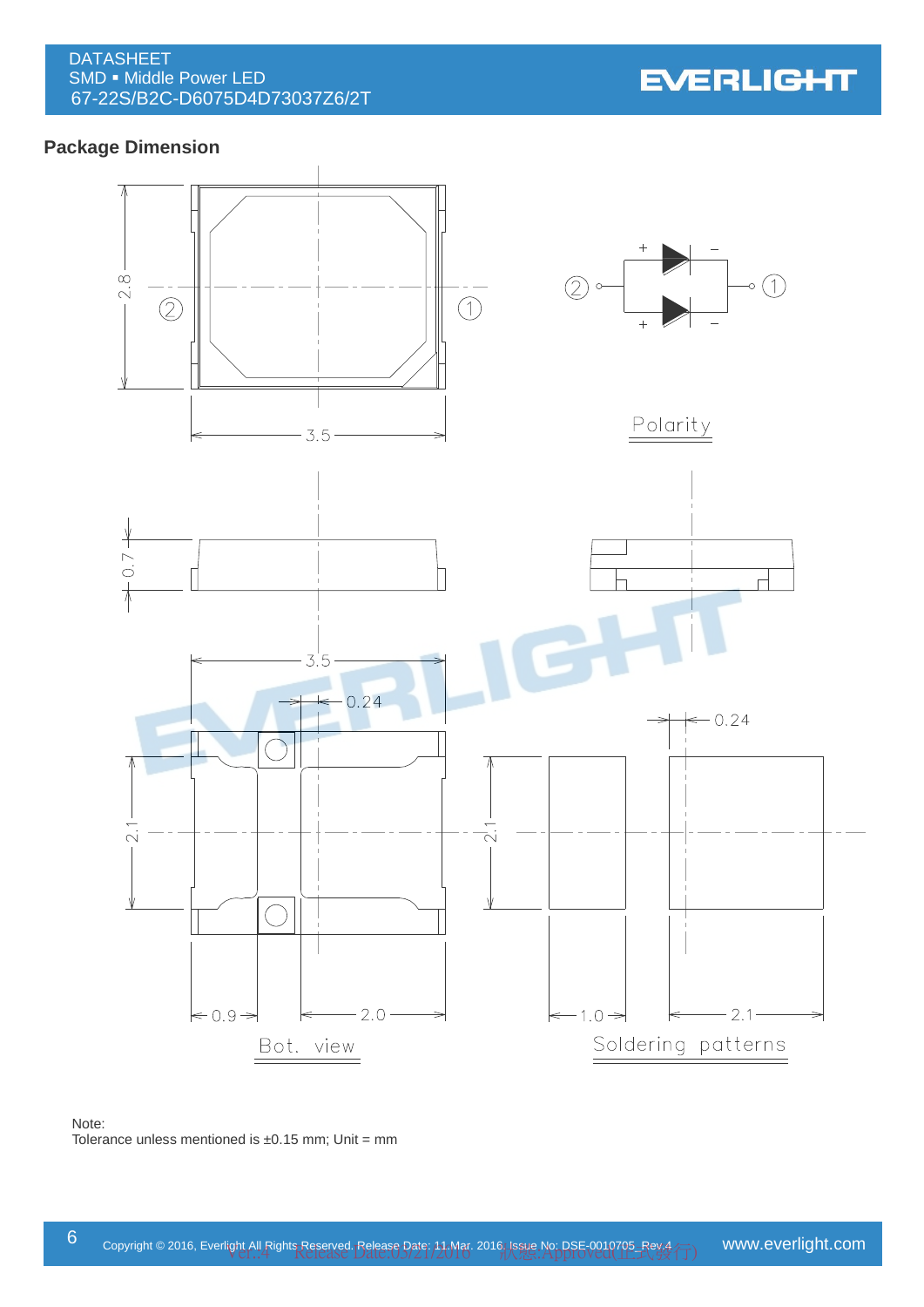# **Moisture Resistant Packing Materials**

#### **Label Explanation**



- ‧CPN: Customer's Product Number
- ‧P/N: Product Number
- ‧QTY: Packing Quantity
- ‧CAT: Luminous Intensity Rank
- ‧HUE: Dom. Wavelength Rank
- ‧REF: Forward Voltage Rank
- ‧LOT No: Lot Number



#### Note: Tolerances unless mentioned  $±0.1$ mm. Unit = mm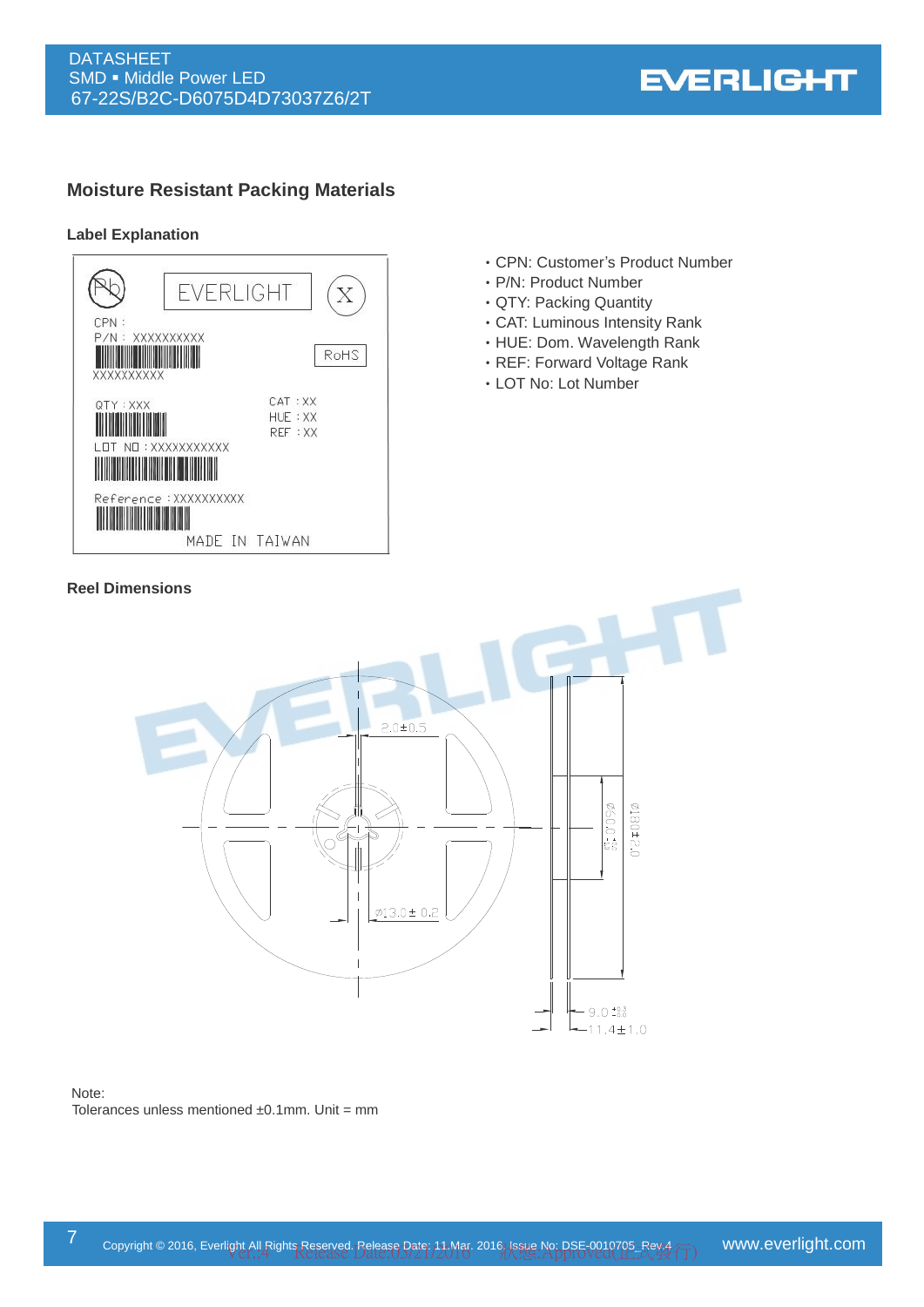# **Carrier Tape Dimensions: Loaded Quantity 250/500/1000/2000/3000/4000 pcs Per Reel** ensions: Loaded Quantity 250<br>Progressive direction



Note:

1. Tolerance unless mentioned is  $\pm 0.1$ mm; Unit = mm



# **EVERLIGHT**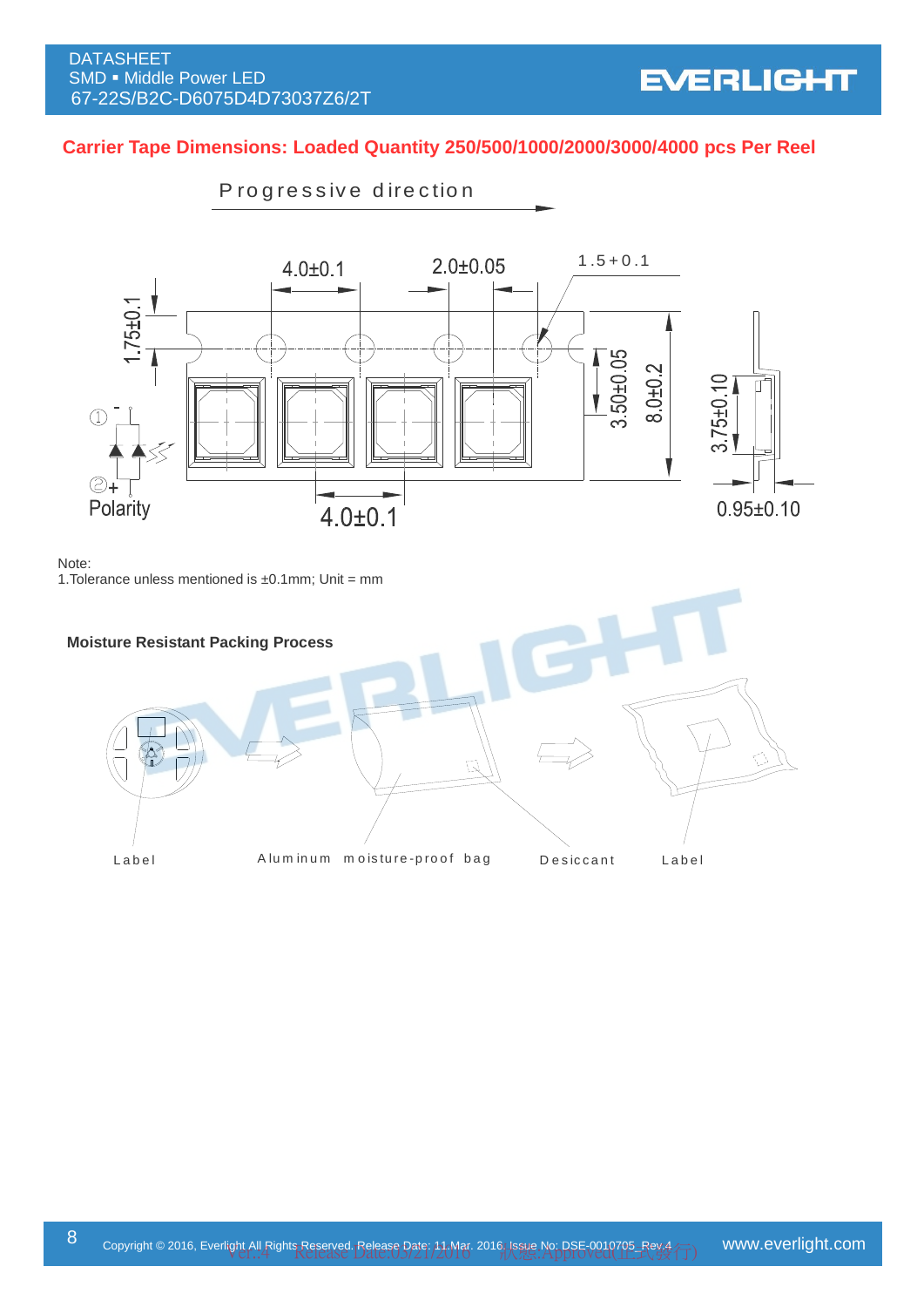# **Reliability Test Items and Conditions**

The reliability of products shall be satisfied with items listed below. Confidence level: 90% LTPD:10%

| No.            | Items                                                   | <b>Test Condition</b>                                                | <b>Test Hours/Cycles</b> | Sample Size    | Ac/Re |
|----------------|---------------------------------------------------------|----------------------------------------------------------------------|--------------------------|----------------|-------|
|                | <b>Reflow Soldering</b>                                 | Temp.: 260°C/10sec.                                                  | 6 Min.                   | 22 PCS.        | 0/1   |
| $\overline{2}$ | <b>Thermal Shock</b>                                    | $H: +100^{\circ}C$ 20min<br>$\int$ 10 sec<br>$L: -10^{\circ}C$ 20min | 200 Cycles               | 22 PCS.        | 0/1   |
| 3              | <b>Temperature Cycle</b>                                | H: +100°C 30min<br>$\binom{5}{ }$ min<br>$L: -40^{\circ}C$ 30min     | 200 Cycles               | 22 PCS.        | 0/1   |
| 4              | <b>High Temperature/Humidity</b><br><b>Reverse Bias</b> | Ta=85°C,85%RH                                                        | 1000 Hrs.                | 22 PCS.        | 0/1   |
| 5              | <b>High Temperature/Humidity</b><br>Operation           | Ta=85°C,85%RH,<br>$I_F = 30$ mA                                      | 1000 Hrs.                | 22 PCS.        | 0/1   |
| 6              | Low Temperature Storage                                 | Ta=-40 $^{\circ}$ C                                                  | 1000 Hrs.                | 22 PCS.        | 0/1   |
| 7              | <b>High Temperature Storage</b>                         | Ta= $85^{\circ}$ C                                                   | 1000 Hrs.                | <b>22 PCS.</b> | 0/1   |
| 8              | Low Temperature<br><b>Operation Life</b>                | Ta=-40 $\degree$ C,<br>$I_F = 60$ mA                                 | 1000 Hrs.                | <b>22 PCS.</b> | 0/1   |
| 9              | High Temperature<br>Operation/Life#1                    | Ta= $25^{\circ}$ C,<br>$I_F = 60$ mA                                 | 1000 Hrs.                | <b>22 PCS.</b> | 0/1   |
| 10             | <b>High Temperature</b><br>Operation/Life#2             | Ta= $55^{\circ}$ C,<br>$I_F = 60$ mA                                 | 1000 Hrs.                | 22 PCS.        | 0/1   |
| 11             | <b>High Temperature</b><br>Operation/Life#3             | Ta= $85^{\circ}$ C,<br>$I_F = 30$ mA                                 | 1000 Hrs.                | 22 PCS.        | 0/1   |